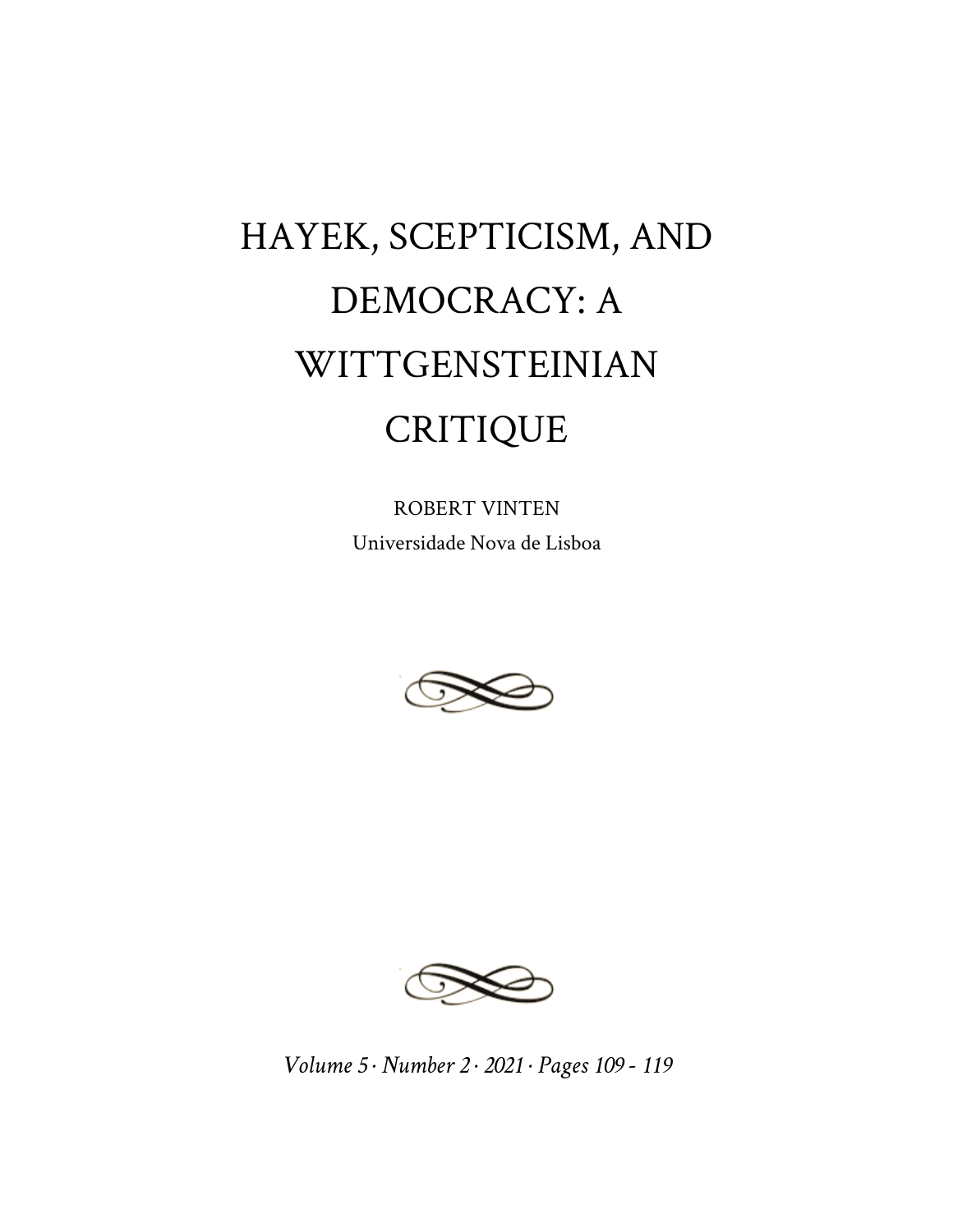he multiple crises facing us: the climate crisis, economic crises, and the current pandemic can be traced in part to the ideology which has come to dominate politics around the world since the 1970s, the ideology of neoliberalism. Neoliberalism, like liberal ideology more generally, places an emphasis on freedom. However, the freedom that neoliberals particularly emphasise is the freedom of business people to do business without constraint. Neoliberals emphasise strong property rights, deregulation, privatisation, and free trade as means to encourage the freedom of entrepreneurs to make profits. However, they do not present their policy proposals as being simply to the benefit of a wealthy few. They see these measures as being intimately connected to individual liberty more generally. The philosopher and economist most closely associated with neoliberalism is Friedrich Hayek. T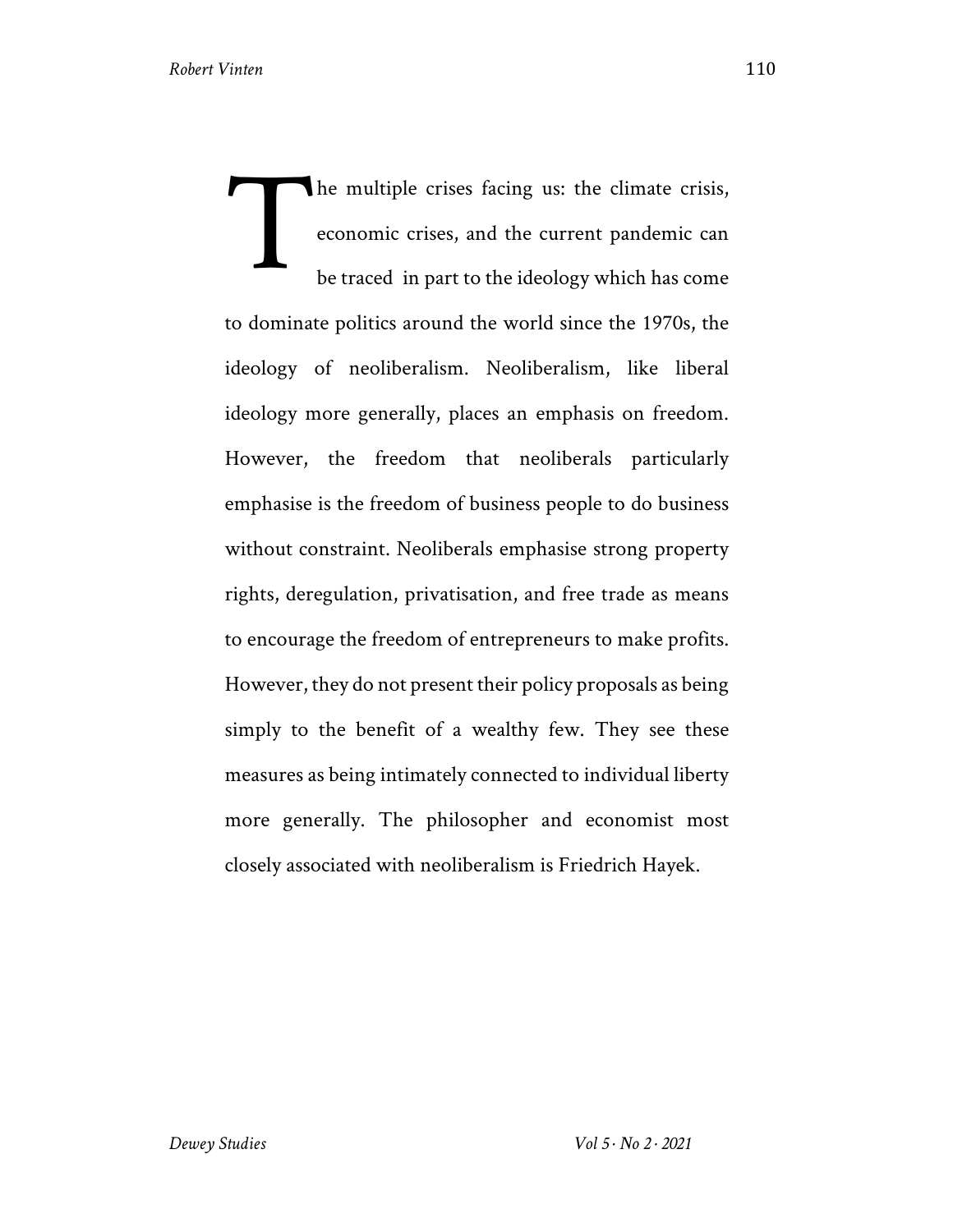## **Hayek's Epistemology**

Given the multiple crises that are occurring after decades of neoliberalism we should take care to examine neoliberalism's claims and subject them to critical scrutiny. What I propose to do here is to examine some of the philosophical claims made by Friedrich Hayek and then submit them to scrutiny using tools from Hayek's cousin, Ludwig Wittgenstein.

The principal way in which Hayek developed a philosophy to justify neoliberalism was to claim that alternative systems; social democratic, communistic, or fascistic, inevitably failed because small groups of people in government necessarily lack the knowledge to plan an economy.<sup>1</sup> A better way of utilising the knowledge present in society, he thought, was through market mechanisms which people could respond to appropriately despite lacking the sort of knowledge required to plan an economy. One of Hayek's lines of argument was to argue that much of the knowledge in society is practical knowledge, know-how,

<sup>1</sup> Hayek, F. A. *The Fatal Conceit*, London: Routledge, 1988, p. 59.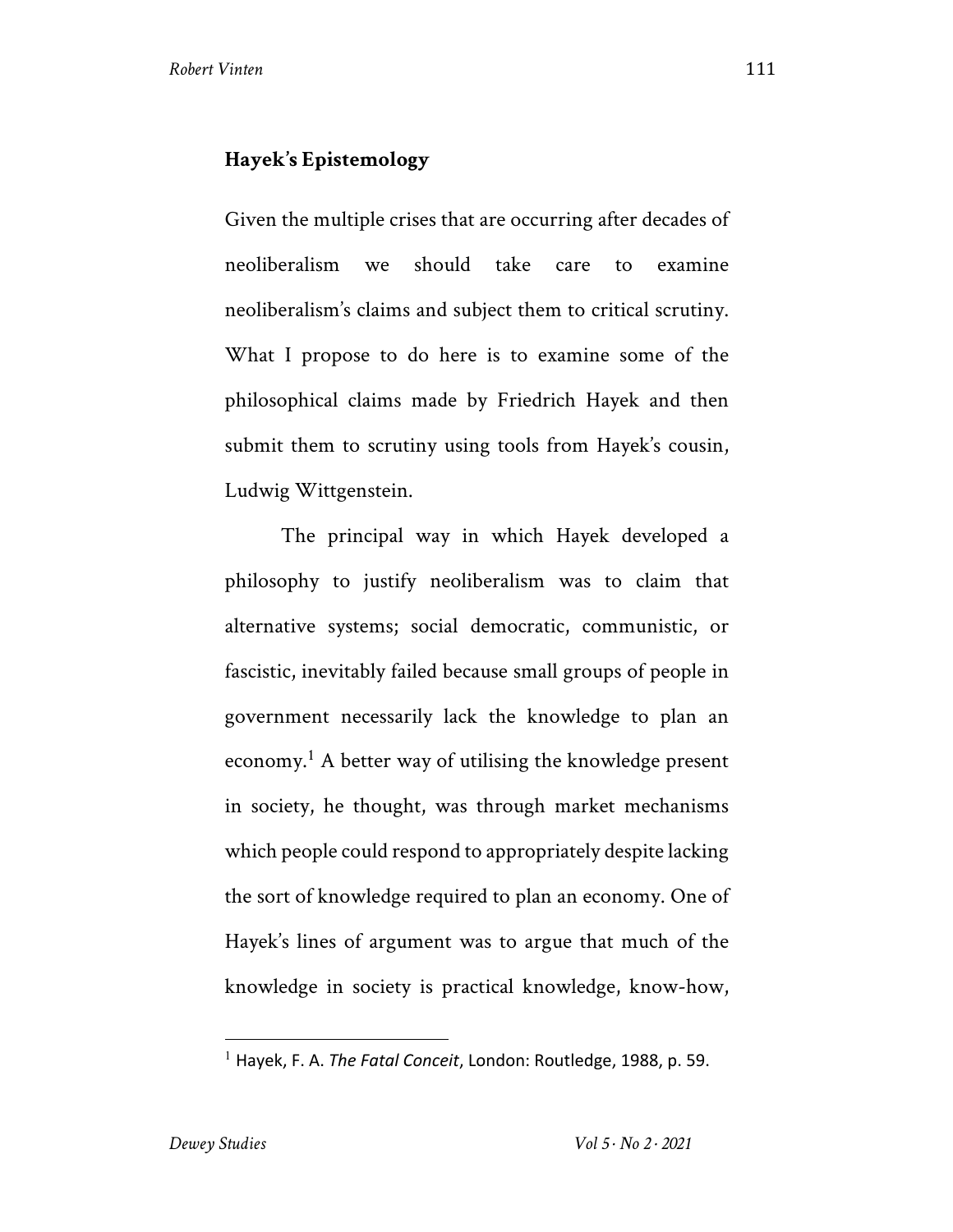which is tied to particular individuals at particular times in particular circumstances.<sup>2</sup> This knowledge cannot be conveyed to a central planning board, on Hayek's view, because practical knowledge cannot be translated into propositional knowledge – knowledge-that something is the case. Practical knowledge, according to Hayek, is inalienable.<sup>3</sup>

Another prong in Hayek's attack on our claims to knowledge was to develop a philosophy of perception that drew on John Locke's account and developed "a more consistent and radical application of its [empiricism's] basic idea".4 Hayek agreed with Locke in at least five ways, in claiming that: (i) we have direct, introspective knowledge of the human mind – of mental events and mental processes<sup>5</sup> and that (ii) "colours, sounds, odours, feelings of touch" are

 $2$  Hayek, F. A. Individualism and Economic Order, London: Routledge, 1949, p. 81 and 'The Use of Knowledge in Society', The American Economic Review, Vol XXXV, 1945, p. 522.

<sup>&</sup>lt;sup>3</sup> 'The Use of Knowledge in Society', p. 524.

<sup>4</sup> Hayek, F. A. *The Sensory Order*, Chicago: University of Chicago Press, 1952, p. 172.

 $5$  Ibid. p. 192, where Hayek says that "We can still use our direct ('introspective') knowledge of mental events in order to 'understand', and in some measure even to predict, the results to which mental processes will lead in certain conditions". See also, pp. xx, 35, 108.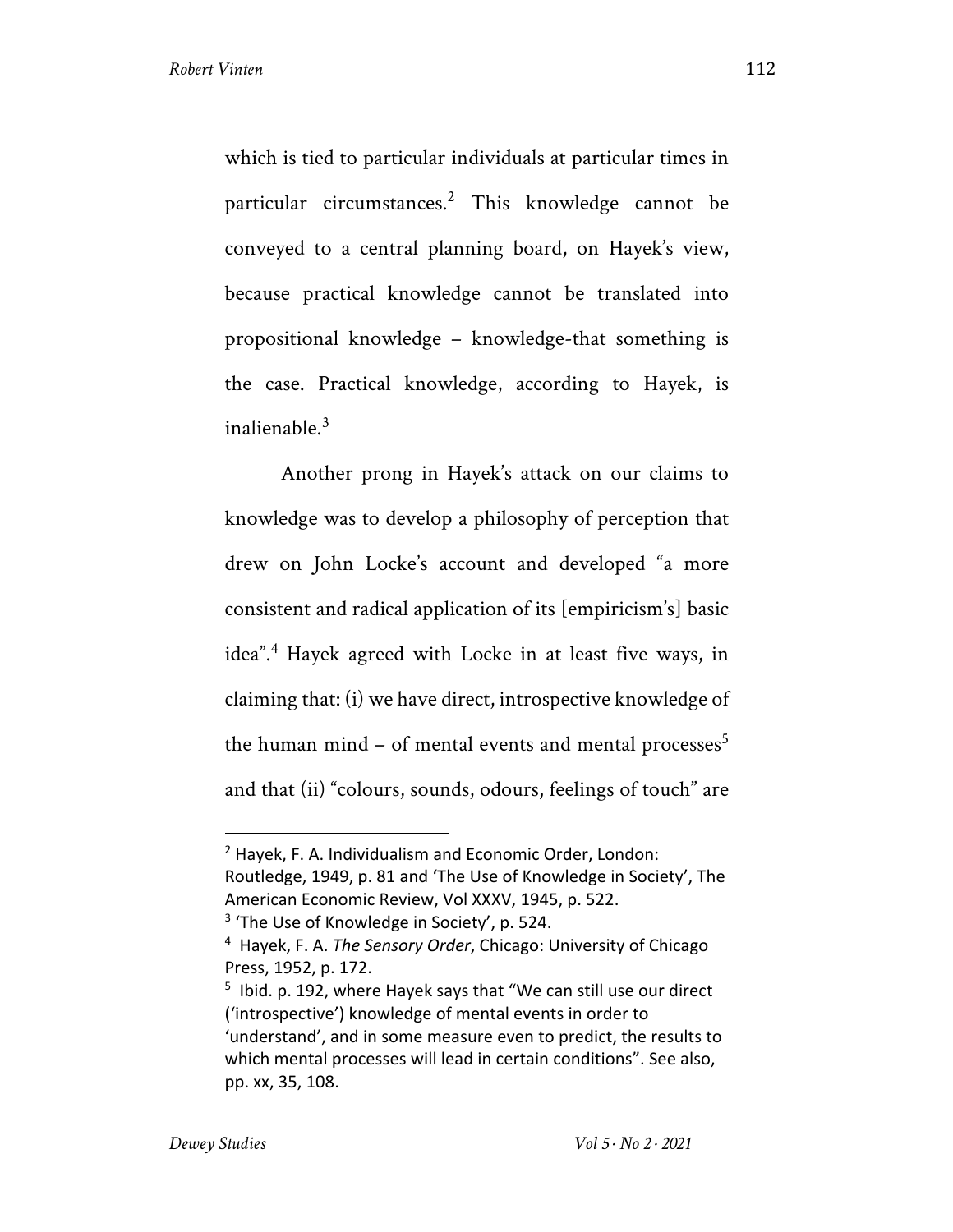"sensory qualities"<sup>6</sup> which are mental items (part of the 'phenomenal realm' as opposed to the 'physical realm').<sup>7</sup> He also agrees with Locke that (iii) those sensory qualities are a link in a causal chain starting with a stimulus producing some kind of sensory impact on our sensory organs and that (iv) our experiences represent or resemble the physical world ("the external world") in some respects but not in others and finally (v) he agrees with Locke in assimilating sensation and perception.<sup>8</sup>

Note that in both of Hayek's sceptical lines of argument he makes knowledge something 'private' and attached to individuals. Knowing how to do something, practical knowledge, is inalienably tied to the individuals who possess that knowledge and perceptual knowledge of

 $6$  Ibid. p. 3, pp. 34-5 (where Hayek talks about us having "immediate experience of a group of sensory qualities (say a number of sounds and colours").

 $7$  Ibid. p. 4, p. 16 (where Hayek talks about the "phenomenal or mental order"). See also p. 39.

 $8$  Locke used the example of approaching a fire and the 'sensation' of warmth becoming, by degrees, a sensation of pain (*Essay Concerning Human Understanding*, II-viii-16). Hayek talks about "the sensation of 'white'" p. 14, *The Sensory Order* and on p. 78 he claims that "there is no substantial difference between the acts of 'sensation' and of 'perception…" because both are "acts of classification (or evaluation) performed by the central nervous system".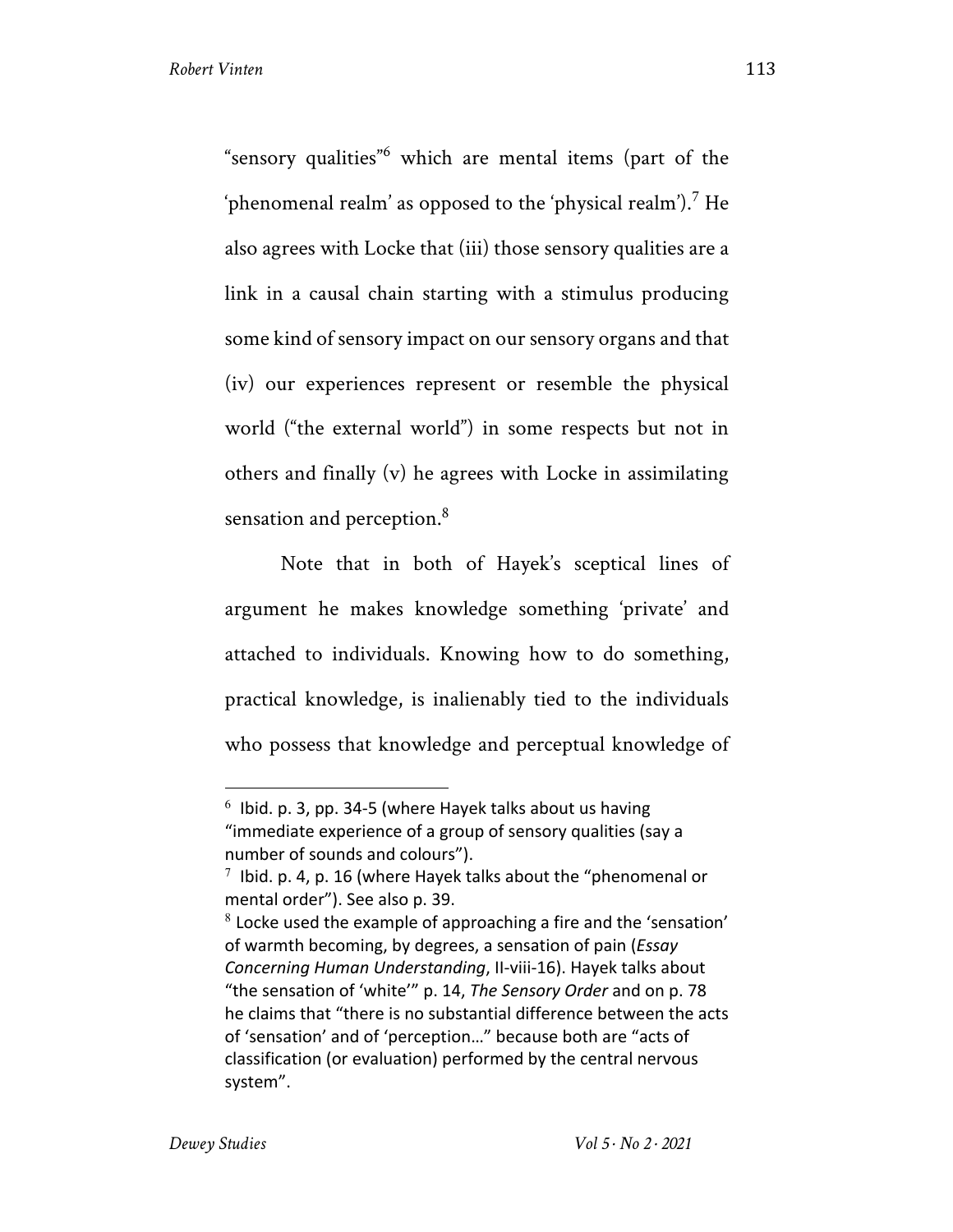the world around us is a matter of apprehending something in the mind and only indirectly a matter of perceiving something 'outside' of us. This individualistic account of knowledge clearly finds echoes in his individualistic political philosophy, which he claims aims at individual freedom.

## **The Wittgensteinian Critique**

Although Hayek and Wittgenstein were related they only met on a few occasions and when they did meet they "talked pleasantly on a variety of topics outside philosophy and politics" because they knew that they disagreed philosophically and politically.9 However, the philosophical and political disagreements between Wittgenstein and Hayek have rarely been explored and that is surprising given Wittgenstein's enormous influence in philosophy and Hayek's influence on contemporary politics and economics.

It is clear that Hayek's epistemology is in tension with Wittgenstein's remarks about knowledge, perception, and privacy in his later philosophy. Wittgenstein recognised the

 $9$  Hayek, F. A. 'Remembering My Cousin, Ludwig Wittgenstein', *Encounter*, Aug. 1977.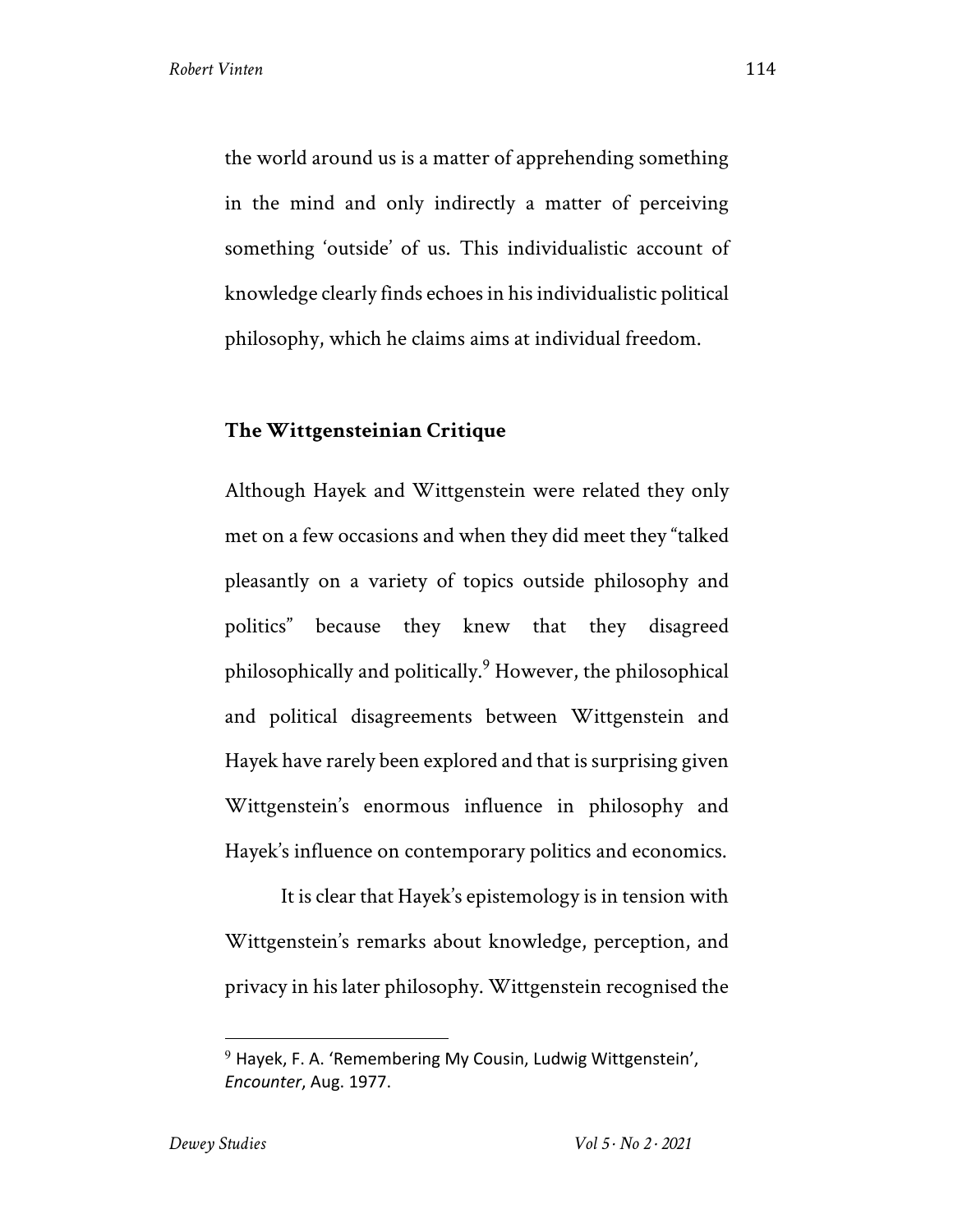temptation to think of sensations as something that we are each, individually, privately acquainted with. He remarked that we are tempted to say, for example, that "only I can know whether I am really in pain; another person can only surmise it".<sup>10</sup> However, Wittgenstein says of this picture that "[i]n one way this is false and another nonsense".<sup>11</sup> It is false because we *can* know that other people are in pain. We can sometimes come to know that somebody is in pain by *seeing* that they are and sometimes inferring it from things that we perceive. Of course, we do not see other people's sensations but nor do we see our own. Wittgenstein notes that in cases where we *do* have knowledge of something it also makes sense for somebody to say that they doubt it. So, for example, somebody might claim that they know a friend of theirs is in town because they saw them across the market square. Another person might then say that they have good reason to believe that the friend is in another town. They spoke to them on the phone and they said that they were in

<sup>10</sup> Wittgenstein, L. *Philosophical Investigations (4th edition by P. M. S. Hacker and Joachim Schulte)*, Oxford: Wiley-Blackwell, 2009, §246.  $11$  Ibid.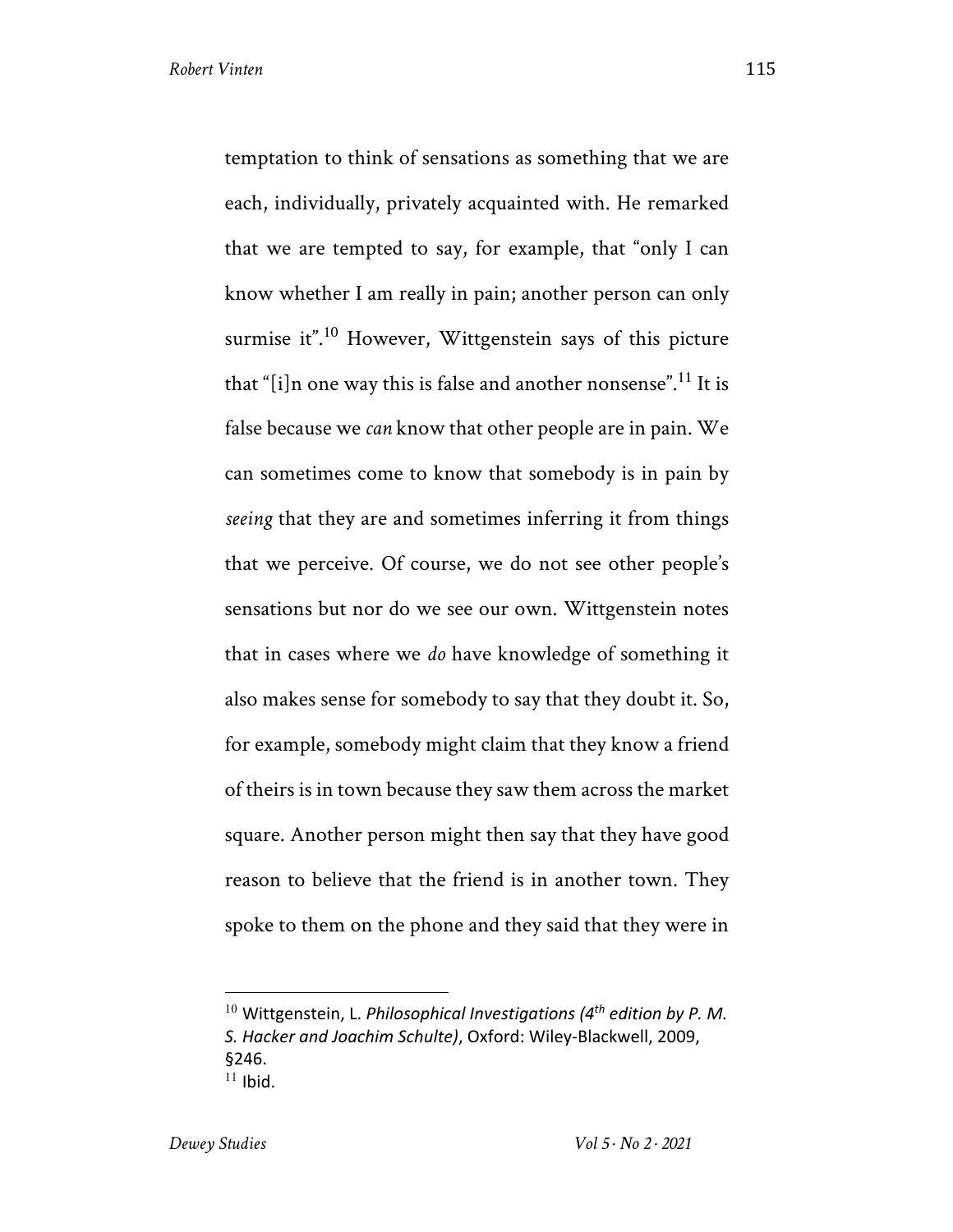another town. The person who claimed that they saw their friend might then come to doubt that they did. So, it is possible for somebody to know that *their friend is in town* (having seen them there) but it is also possible for them to doubt that *their friend is in town* (if the conditions in which they saw the person were not ideal – they saw them at a distance or when it was dark). But it does not make sense for somebody to say that they doubt that they are in pain. There is no equivalent, in the case of pain, to the conditions in which we perceive (at a distance, in good illumination, etc.).

These considerations suggest that Hayek's assimilation of perception to sensation is also confused. Objects that are perceived very often exist whether we perceive them or not but there is no such thing as an unfelt sensation. There is a first/third person asymmetry in the use of sensation expressions. It makes sense for me to say of someone else that I doubt that they are in pain or that I know that they are in pain but it does not make sense for me to say that of myself. There is no parallel asymmetry in the case of 'perceptual qualities' like colours, sounds, and smells.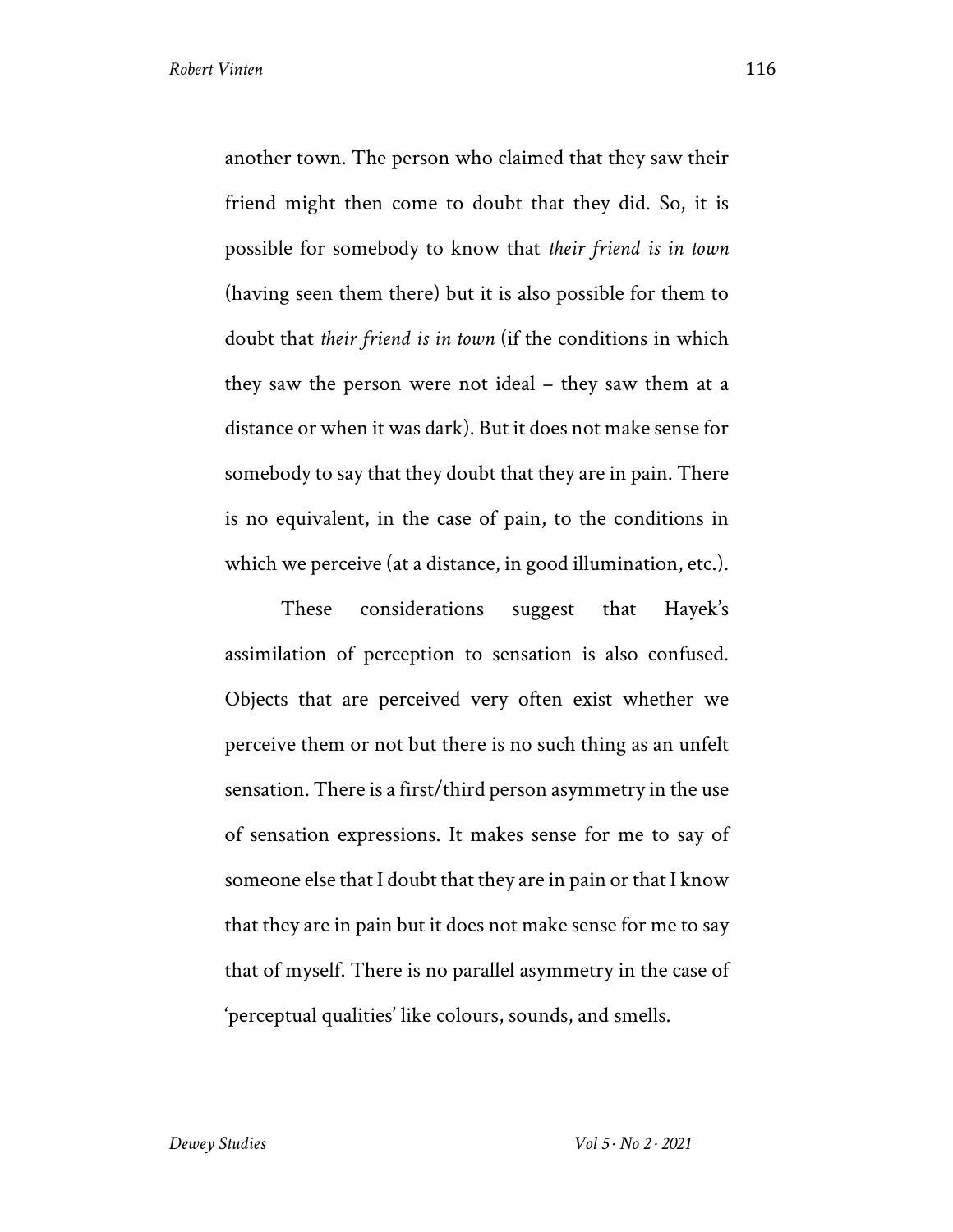Hayek's claims about the inalienability of practical knowledge can also be questioned by taking up Wittgenstein's suggestion of looking at particular cases.<sup>12</sup> For one thing, it is clear that some examples of knowing how to do something *are* reducible to examples of knowing *that* something is the case. If I know how to spell 'Edinburgh' I know that you spell it 'E-d-i-n-b-u-r-g-h'. However, it is also fairly clear that some cases of knowledge-how are not reducible to cases of knowing-that (e.g. knowing how to swim). That is not to say that the knowledge cannot be passed on to others, however. We can instruct others in how to do certain things and people can learn to do things by example and through practice. Moreover, it is also clear that in planning activities we need not know how to do them. The skill involved in planning a bike race is distinct from the skill of racing a bike. Furthermore, Hayek is mischaracterizing other forms of government in painting them as being simply a matter of a central individual or group planning everything. A planner in government can

<sup>12</sup> Wittgenstein, L. *The Blue and Brown Books*, New York: Harper & Row, 1958, pp. 18-20.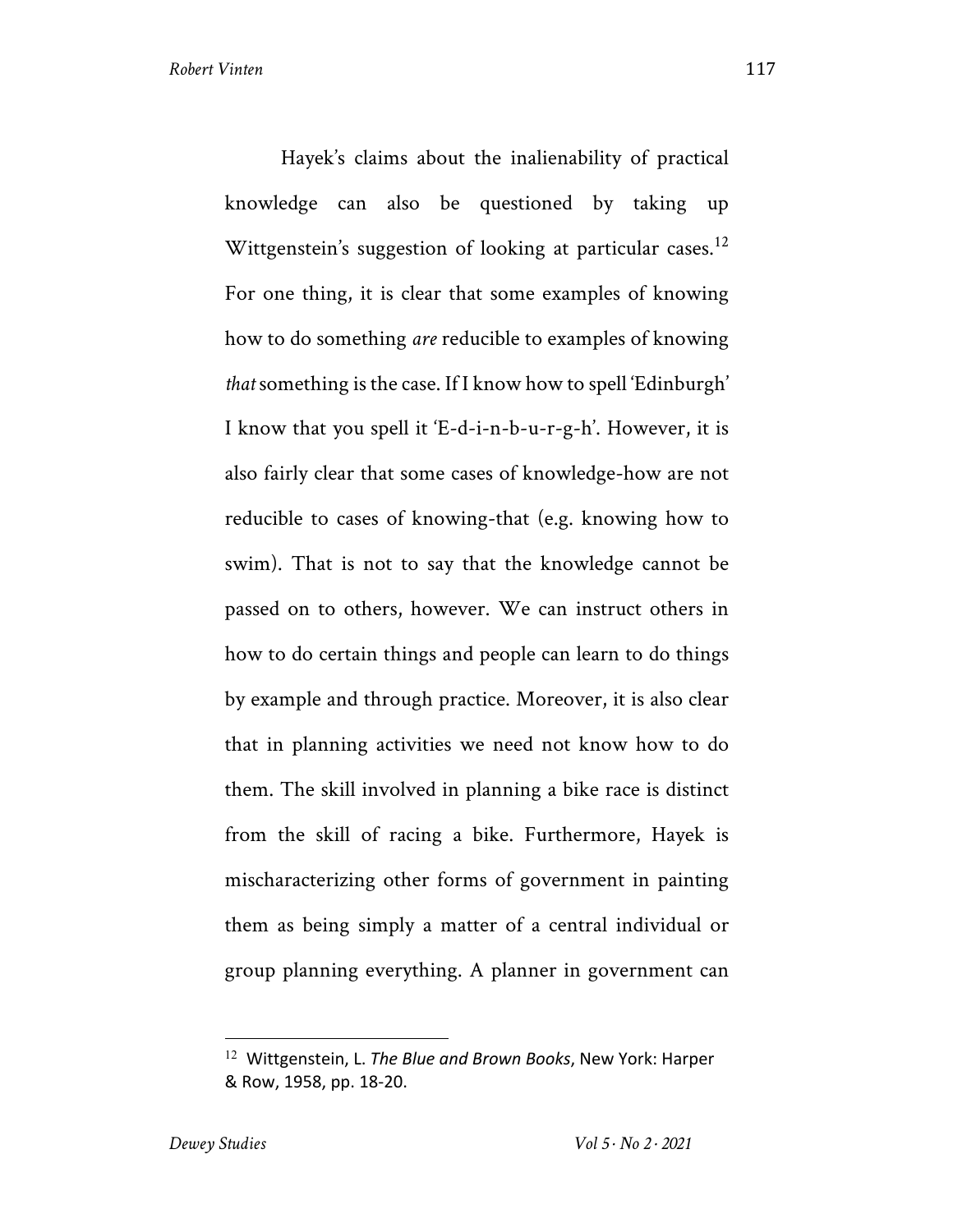plan to have others plan activities further down the chain. Many socialists, for example, think of their ideal society as one in which workers would have a lot of say in what they do in their workplace and in their locality. There would have to be some coordination of activities but this is not a matter of an individual planning out every last detail of how an economy is to be run.

So, Wittgenstein's philosophy can be used to challenge the individualistic epistemology espoused by Hayek and once that prop is removed the economic and political policies supported by Hayek's sceptical epistemology cease to have the support that Hayek supposed they did. The society of individual freedom, where businesses are free from governmental constraints, cannot be justified using an individualistic epistemology. Moreover, alternative visions of society, where people plan, cooperate, and place constraints on economic activity (e.g. to protect the environment or to guarantee worker's rights) are available to us despite Hayek's protestations. Hayek's arguments present central planning as an a priori